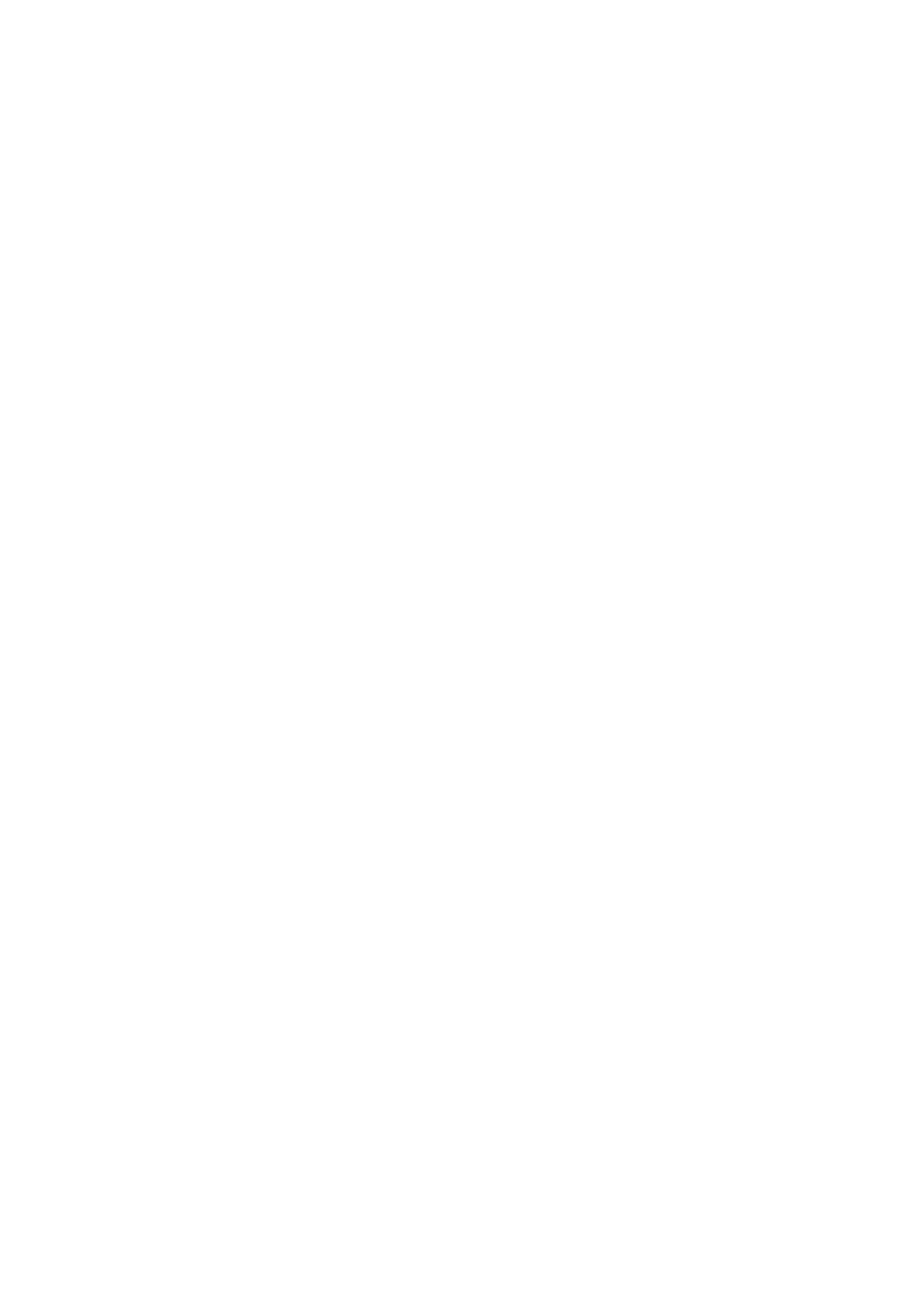# **Aims of the Guidance**

At Sacred Heart Catholic Primary School we aim to make Catholic education part of a lifelong process of learning. We believe that our school should be a prayerful, spiritual and inclusive learning environment for everyone who works here. Teaching and learning is a process of cooperative team work including pupils, teachers, support staff, parents, governors, parish and others in our wider community.

# **Vision Statement**

Sacred Heart is a Primary School in which the Catholic ethos is evident in the relationships between all children and adults as well as in the prayer life of the school. We work together as a community to provide a happy, secure and stimulating environment where children are motivated to learn, are valued as individuals and encouraged to meet their full potential.

Every child is

- valued and respected as an individual
- listened to and encouraged to participate fully
- encouraged to take responsibility for their actions
- encouraged to do their very best in everything
- We offer learning experiences which
- are fun, stimulating, creative and "hands-on"
- encourage children to be environmentally aware
- help them to think how their actions impact on others, locally and globally



## **Catholic Life**

Prayer is at the centre of the life of our school. Children pray together as a class four times daily- to start the day, before lunch, after lunch and to end the day. The children are taught daily prayers from Foundation Stage, however children are also taught the following prayers-The Our Father (whole school), The Hail Mary (whole school) and The Glory Be (KS2). From Year 2 the children are also familiarised with the responses that are said in mass in order that they can participate fully.

We hold a weekly joint parish mass celebrated by our School Chaplain by Fr. Seelan. These masses are attended in turn by Years 1/2, Years 3/4 and Years 5/6 as well as by parents and parishioners. In addition to this, whole school mass is celebrated on Holy Days and Feast Days. Children across Years 1-6 are fully involved in the preparation and celebration of whole school masses.

At Sacred Heart, Religious Education is viewed as 'the core of the core curriculum'; the foundation of the entire educational process. The beliefs and values studied in Catholic religious education inspire and draw together every aspect of the life of a Catholic school. Religious Education involves children in learning about the teachings of the Church and the mystery of Christ.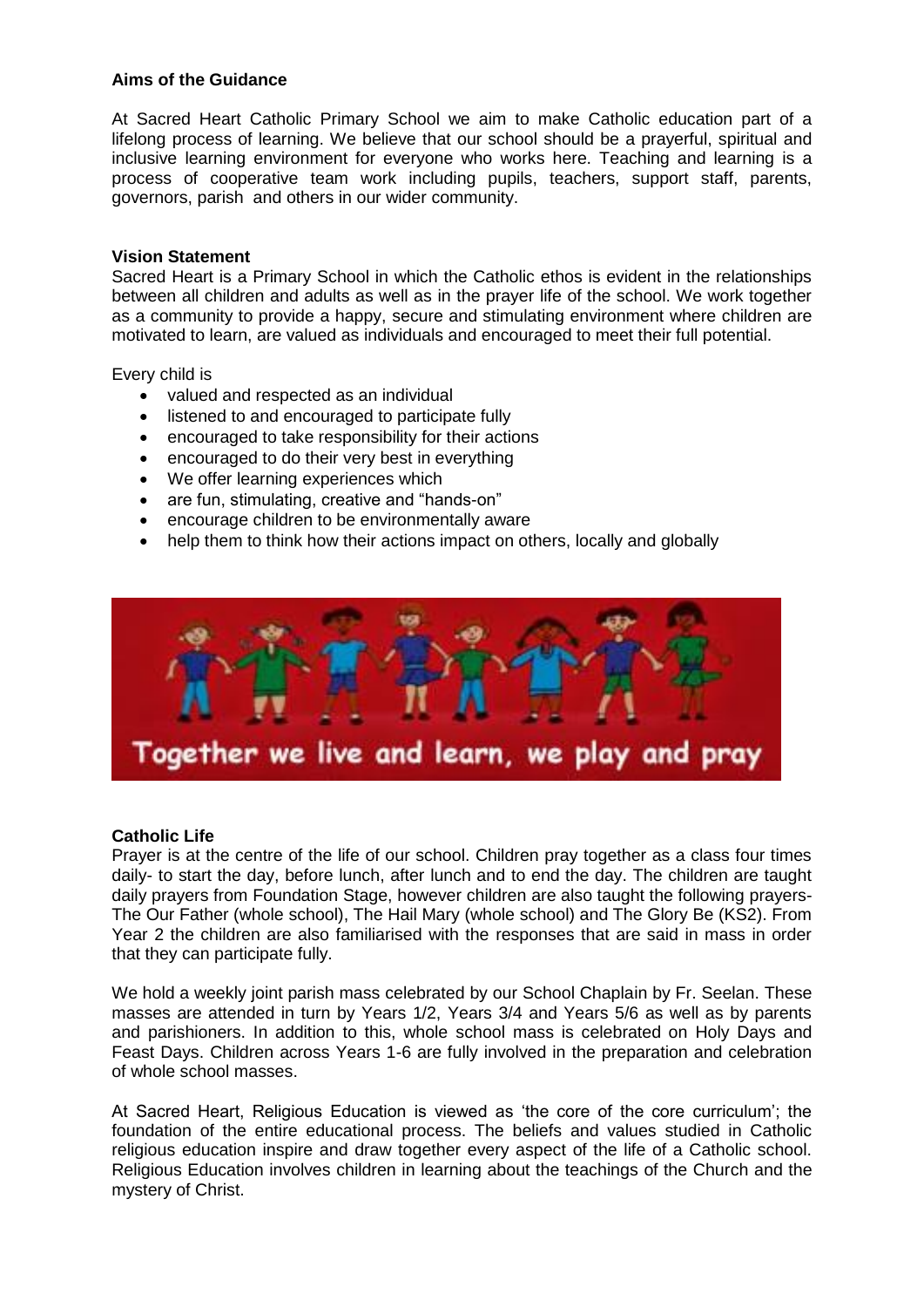A variety of teaching and learning strategies are used in order to appropriately meet the needs and learning styles of all children. Teaching activities include; writing, reading, drama, role play, music and art. Teachers set a weekly homework activity based around the week's RE teaching. This offers parents the opportunity to see what is being taught in lessons as well as further strengthening home school links. All children in our school, irrespective of ability, faith and background have appropriate differentiated access to the Religious Education programme.

# **Curriculum**

At Sacred Heart, our children experience a creative curriculum, which is planned with a thematic approach to teaching and learning. This is designed to support children's natural curiosity and stimulate their creativity within a fun, yet productive environment. Teachers plan together to ensure that there is progression between year groups and varying abilities of children. This also enables a variety of creative ideas to be shared, ensuring that learning (and teaching) can be enjoyed by all.

Where possible, Art, Design and Technology, History, Geography, Computing and Science are taught in a cross curricular way. They are often linked to English work and this has led to some fantastic pieces of written and oral work. Theme days are part of life at Sacred Heart and the staff (and children) thoroughly enjoy taking part in them.

Where there is not a link to be made between a subject and the current theme, the objectives are taught in isolated sessions- for example in a Science Day. This continues to ensure that all objectives are covered in a purposeful way. For Music and French, we have employed specialist teachers to deliver the curriculum objectives. This ensures that the children receive quality teaching in isolated subjects.

Children have at least two PE sessions each week. The teachers that deliver these have received training on the new National Curriculum for PE. They include a variety of indoor and outdoor activities and where possible, are linked to our theme (for example, a Space dance or an Indian dance).

Our PSHE is taught using a scheme from the Cambridgeshire Authority. This is generally taught in isolation however elements of it are also taught through day to day learning. Sensitive issues are dealt with appropriately.

Although computing is often taught through our theme work, we cover the Coding element of this in isolation. This is something they enjoy immensely. We are also fortunate to have good ICT facilities including netbooks, IPADs and eReaders.

## **Assessment**

After the DfE announced its plan to remove levels, it outlined its key principles behind this reform in assessment.

- To give reliable information to parents about how their child, and their child's school are performing
- To help drive improvement for pupils and teachers
- To make sure the school is keeping up with external best practice and innovation

The Pupil Profile Tracker provides children, parents, teachers, SLT and governors with a clear and reliable view on current attainment and progress as well as what is happening over time. The assessment system is based on using children's day to day success, alongside formative assessments, to generate a standard that builds up overtime.

At the beginning of every school year each child is set a age appropriate target in Reading, Writing and Mathematics of either 'Below', Working Towards',' Expected' or 'Greater Depth'. These targets are set with the previous academic year's attainment in mind and also using key data such as Key Stage 1 attainment.